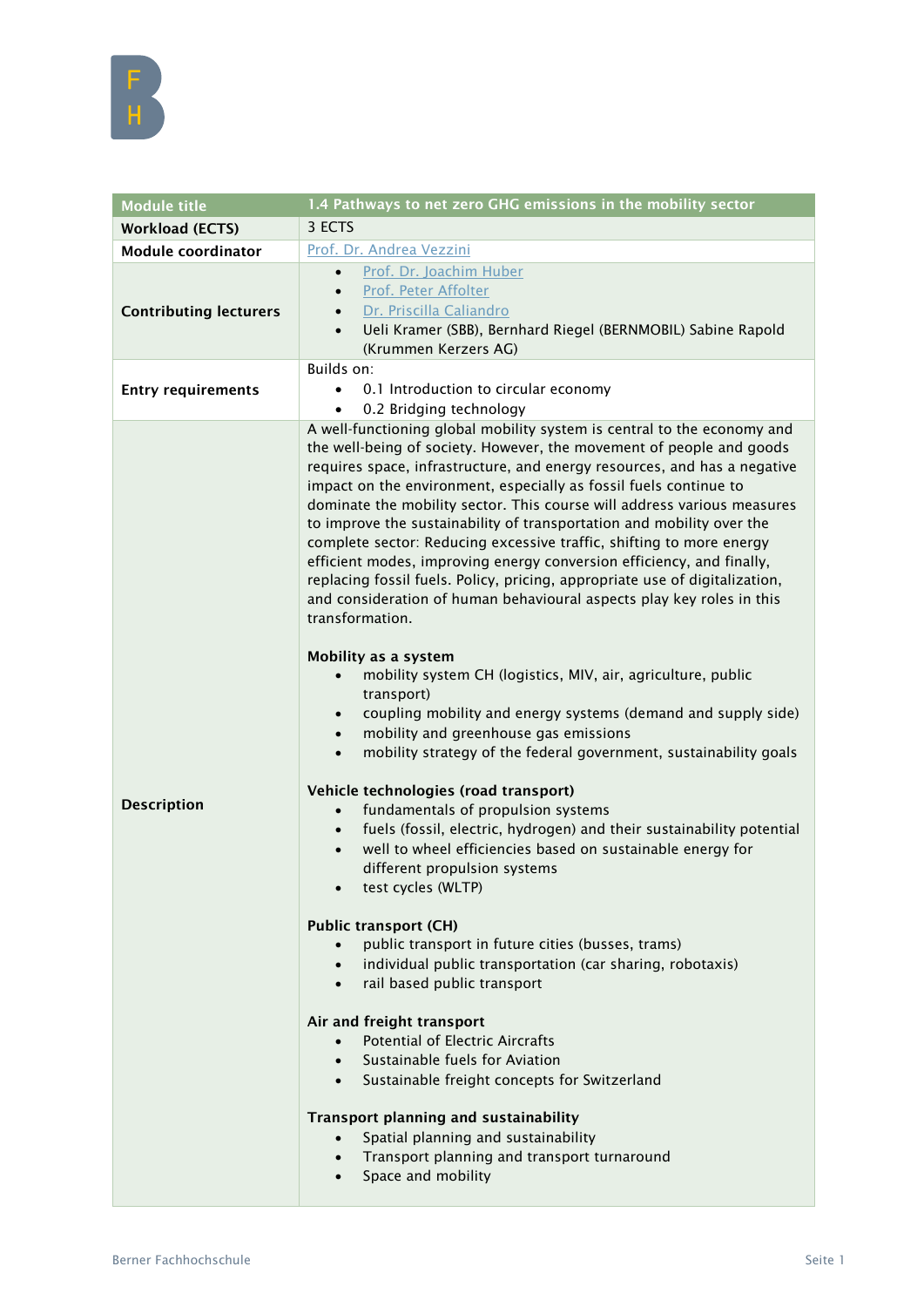

|                                             | <b>Circular Economy Models for e-mobility</b><br>Basics, Production, and function of batteries for mobility<br>Second life/use concepts for storage systems<br>$\bullet$<br>Raw materials and life cycle analysis for automotive batteries<br>$\bullet$<br>Digitalization and automation in vehicle technology<br>Introduction to Advanced Driving Assistant Systems (ADAS)<br>$\bullet$<br>Potential of Vehicle to Everything (V2X) communication<br>$\bullet$<br>General impact of the digitalization in transport<br>$\bullet$<br>The transformation to climate neutrality is a major challenge. Informed<br>decisions, innovative technologies and business models, fair pricing, and<br>a combination of long-term strategic planning and tactical flexibility to<br>respond to unforeseen developments will be crucial. |
|---------------------------------------------|-------------------------------------------------------------------------------------------------------------------------------------------------------------------------------------------------------------------------------------------------------------------------------------------------------------------------------------------------------------------------------------------------------------------------------------------------------------------------------------------------------------------------------------------------------------------------------------------------------------------------------------------------------------------------------------------------------------------------------------------------------------------------------------------------------------------------------|
|                                             | Competences:<br><b>Students</b>                                                                                                                                                                                                                                                                                                                                                                                                                                                                                                                                                                                                                                                                                                                                                                                               |
| <b>Learning outcomes and</b><br>competences | Learn to understand the global context of the mobility sector<br>$\bullet$<br>transformation and its direct relation to the energy system and<br>resources<br>Get to know different technical solutions for drivetrains in<br>$\bullet$<br>individual and public transport systems for road, rail and air<br>Learn to analyse mobility related problems and recognize the<br>$\bullet$<br>potentials for a transformation towards a circular economy<br>Can evaluate the potential of digitalization for the mobility<br>$\bullet$<br>system                                                                                                                                                                                                                                                                                  |
|                                             | Outcome:                                                                                                                                                                                                                                                                                                                                                                                                                                                                                                                                                                                                                                                                                                                                                                                                                      |
|                                             | Students<br>Will be able to recognize dynamics in the complex system of<br>$\bullet$<br>mobility and the circular economy.<br>Learn to understand the effects of measures and apply them to<br>$\bullet$<br>concrete problems.<br>Will be able to identify potentials for sustainable and integrated<br>$\bullet$<br>mobility solutions.<br>Can develop innovative, intelligent, and marketable products or<br>$\bullet$<br>services and develop and implement new business models.                                                                                                                                                                                                                                                                                                                                           |
| Assessment of<br>learning outcomes          | The student will identify and propose to the module<br>$\bullet$<br>coordination body at the beginning of the module a possible<br>improvement of a mobility system related challenge within his<br>field of work (1 page).<br>At the end of the module the student will write a 4-page paper<br>with problem analysis, proposed solution and an evaluation of<br>the impact of his solution                                                                                                                                                                                                                                                                                                                                                                                                                                  |
| Didactic approach                           | Contact teaching<br>$\bullet$<br>individual and group exercises<br>٠<br>blended learning<br>$\bullet$<br>field trips<br>$\bullet$<br>guest lectures<br>$\bullet$                                                                                                                                                                                                                                                                                                                                                                                                                                                                                                                                                                                                                                                              |
| <b>Project-based learning</b>               | Selected live cases and best practices: Swiss-wide, world-wide                                                                                                                                                                                                                                                                                                                                                                                                                                                                                                                                                                                                                                                                                                                                                                |